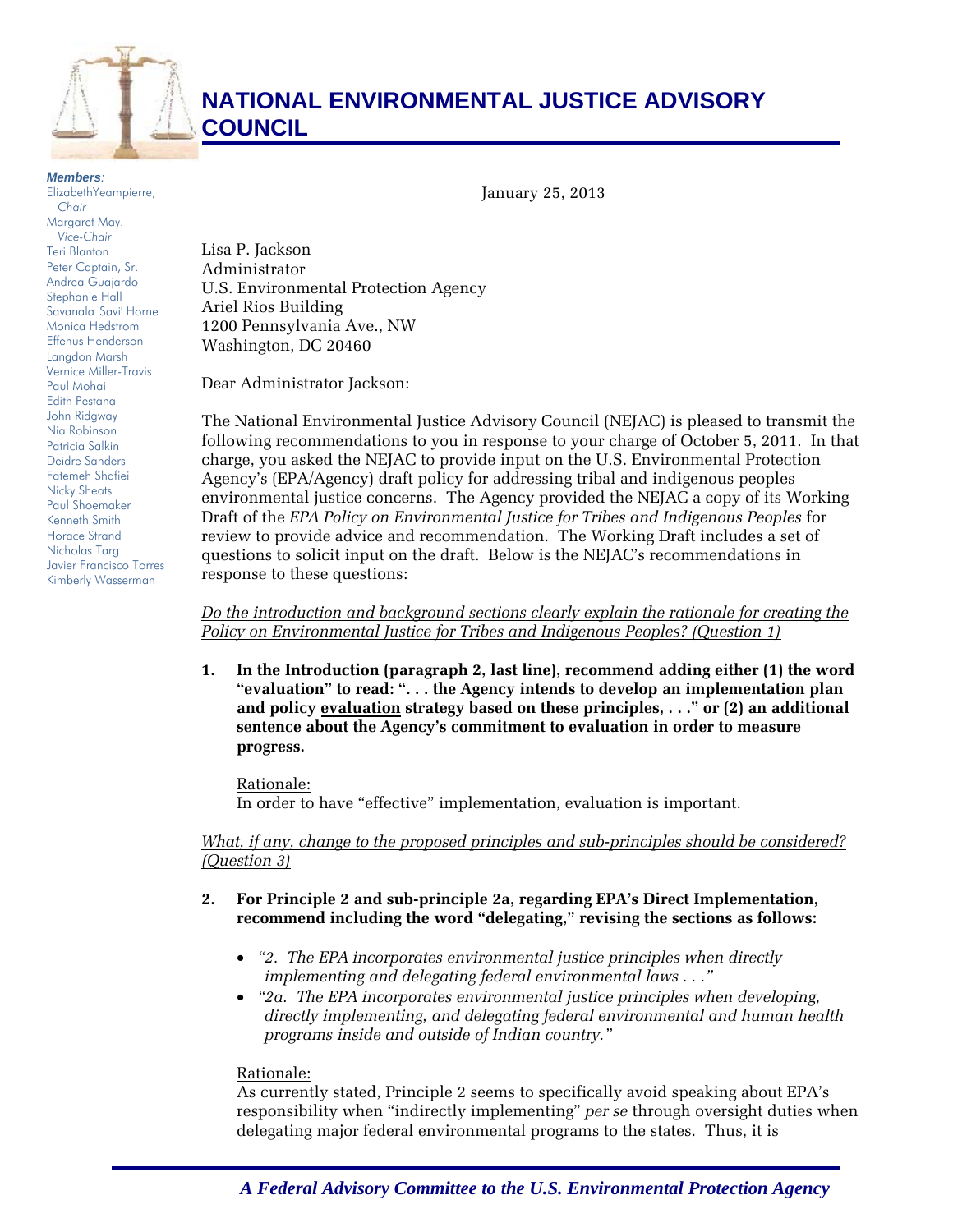suggested that the word "directly" be included with "delegating." More could be recommended once the NEJAC has the opportunity to provide advice and recommendations about the implementation plan. For instance, one clear implementation strategy could be to include provisions within the EPA-State MOU's to include relevant and applicable federal laws and actions to protect tribal treaty rights, cultural resources, sacred sites, etc., that regularly gets overlooked when the EPA delegates to the states.

**3. For Principle 5c, clarity is needed. Does it mean at any time, a tribe or indigenous organization may reach out to the EPA to intervene and facilitate discussion with the state about an environmental justice issue, even if it involves delegated programs?** Perhaps the language should be adjusted to read: *"The EPA encourages and helps facilitate discussions among and between tribes, states, and indigenous stakeholders when environmental justice issues are identified during the direct implementation and oversight of EPA approved and delegated environmental programs."* 

#### W*hat recommendations do you have on how to best implement these principles and sub-principles [those in the Working Draft]? (Question 4)*

**4. The NEJAC recently completed its full report for the Agency on how EPA can best work with federally recognized tribes' and other indigenous peoples' to address environmental justice concerns. The NEJAC asks that the Agency review and seriously consider adopting the recommendations in the report "Fostering EJ for Tribes and Indigenous Peoples."** 

## Rationale:

This document was developed by tribal representation with much thought and consideration on how the Agency can incorporate and develop Agency program(s); program implementation strategies to ensure meaningful involvement and engagement with tribes and indigenous peoples to ensure environmental justice principles are applied.

**5. Consider including under Principle 7, a fourth sub-principle: "The EPA provides outreach and training to enhance the tribes' and indigenous stakeholders' understanding of the roles, responsibilities, and 'corporate culture' of the Agency."** 

# Rationale:

Currently, sub-principle 7b addresses only one of the two necessary cultural-competency components for this policy to be effective, which is enhancing EPA's understanding and awareness of tribal and indigenous issues. *Cross* cultural competency is more inclusive and effective when both groups learn from each other. Therefore outreach and training of tribes and indigenous stakeholders to enhance their understanding of EPA's roles, responsibilities, and corporate culture is needed.

# *How should we [EPA] measure progress and success under this policy? (Question 5)*

**6. Consider developing a Memorandum of Understanding (MOU) with other federal agencies to delineate how the federal agencies intend to coordinate and collaborate to address tribal and indigenous peoples EJ concerns.** 

# Rationale:

Several federal agencies have developed an MOU regarding sacred sites. http://www.fs.fed.us/spf/tribalrelations/documents/sacredsites/SacredSitesMOU\_Dec2012.pdf. Developing a federal interagency MOU for addressing tribal and indigenous stakeholders EJ issues could prove to be a useful tool for EPA to effectively implementing Principle 6.